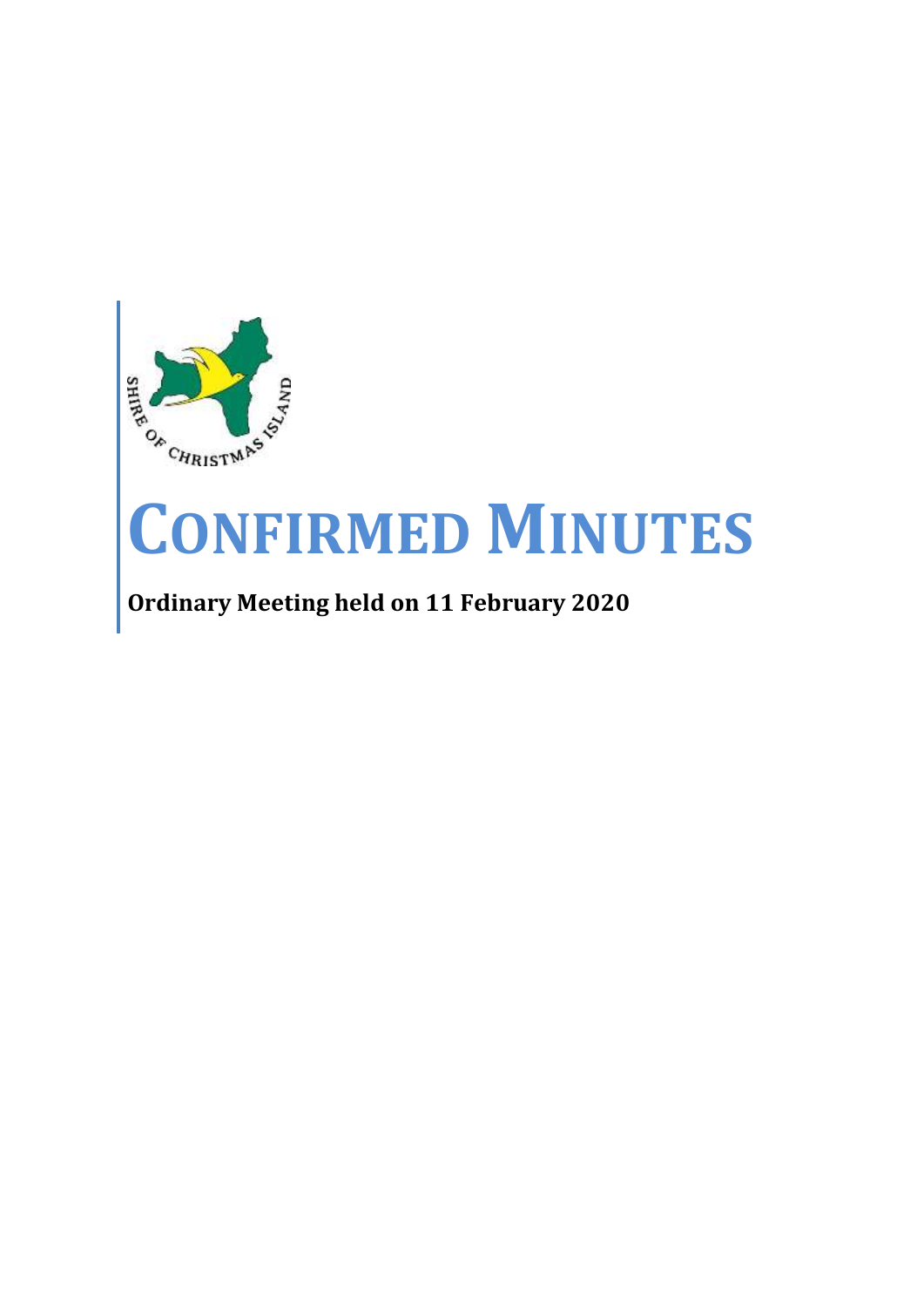

# **SHIRE OF CHRISTMAS ISLAND MEETING MINUTES CERTIFICATION**

# **Minutes of the Ordinary meeting of the Shire of Christmas Island Council held at the George Fam Chambers at 7.00pm on Tuesday 11 February 2020**

# **TABLE OF CONTENTS**

 $\mathbf{r}$ 

| <b>Agenda</b><br>No. | <b>Item</b>                                                                                                             |                |  |  |  |  |  |
|----------------------|-------------------------------------------------------------------------------------------------------------------------|----------------|--|--|--|--|--|
|                      | <b>DECLARATION OF OPENING/ANNOUNCEMENT OF VISITORS</b>                                                                  | $\mathbf{1}$   |  |  |  |  |  |
| 1                    | SHIRE PRESIDENT DECLARED THE MEETING OPEN AT 7.00PM<br>1.1                                                              |                |  |  |  |  |  |
|                      | RECORD OF ATTENDANCES/APOLOGIES/LEAVE OF ABSENCE GRANTED/DECLARATION OF<br>FINANCIAL/PROXIMITY & IMPARTIALITY INTERESTS |                |  |  |  |  |  |
|                      | <b>RECORD OF ATTENDANCE</b><br>2.1                                                                                      |                |  |  |  |  |  |
| $\overline{2}$       | 2.2<br><b>LEAVE OF ABSENCE</b>                                                                                          | 1              |  |  |  |  |  |
|                      | 2.3<br>APOLOGY                                                                                                          |                |  |  |  |  |  |
|                      | 2.4<br>DECLARATION OF FINANCIAL/IMPARTIALITY/PROXIMITY INTEREST                                                         |                |  |  |  |  |  |
| 3                    | <b>RESPONSE TO PREVIOUS PUBLIC QUESTION TAKEN ON NOTICE</b>                                                             | $\mathbf{1}$   |  |  |  |  |  |
|                      | <b>PUBLIC QUESTION TIME</b>                                                                                             |                |  |  |  |  |  |
| 4                    | 4.1<br>CR ZAINAL, CI CINEMA CLUB SEATING                                                                                | 1              |  |  |  |  |  |
|                      | 4.2<br>CR ZAINAL, JALAN PANTAI SPEED BUMP                                                                               |                |  |  |  |  |  |
|                      | <b>APPLICATION FOR LEAVE OF ABSENCE</b>                                                                                 |                |  |  |  |  |  |
| 5                    | 5.1<br>CR YON, APPLICATION FOR LEAVE OF ABSENCE                                                                         | 1              |  |  |  |  |  |
|                      | 5.2<br>CR SOH, APPLICATION FOR LEAVE OF ABSENCE                                                                         |                |  |  |  |  |  |
| 6                    | PETITIONS/DEPUTATIONS/PRESENTATIONS                                                                                     | $\overline{2}$ |  |  |  |  |  |
|                      | CONFIRMATION OF MINUTES OF PREVIOUS MEETING(S)/BUSINESS ARISING FROM<br><b>PREVIOUS MEETINGS</b>                        |                |  |  |  |  |  |
| 7                    | 7.1<br>MINUTES OF ORDINARY COUNCIL MEETING HELD ON 10 DECEMBER 2019                                                     | $\overline{2}$ |  |  |  |  |  |
|                      | 7.2<br><b>BUSINESS ARISING FROM THE MINUTES OF PREVIOUS MEETINGS</b>                                                    |                |  |  |  |  |  |
| 8                    | <b>ANNOUNCEMENTS BY THE PRESIDING MEMBER WITHOUT DISCUSSION</b>                                                         | $\overline{2}$ |  |  |  |  |  |
|                      | 8.1<br><b>CIDDHS ANZAC 2020 TOUR DONATION REQUEST</b>                                                                   |                |  |  |  |  |  |
| 9                    | <b>COMMITTEE REPORTS</b>                                                                                                | 2              |  |  |  |  |  |
|                      | 9.1<br>TRANSPORT, LAND AND COMMUNICATIONS MANAGEMENT COMMITTEE MEETING                                                  |                |  |  |  |  |  |
| 10                   | <b>OFFICER REPORTS</b>                                                                                                  |                |  |  |  |  |  |
| 10.1                 | <b>CHIEF EXECUTIVE OFFICER</b>                                                                                          |                |  |  |  |  |  |
|                      | 10.1.1 LEASE OF PROJECT TEAM OLD WORKSHOP                                                                               | $2 - 3$        |  |  |  |  |  |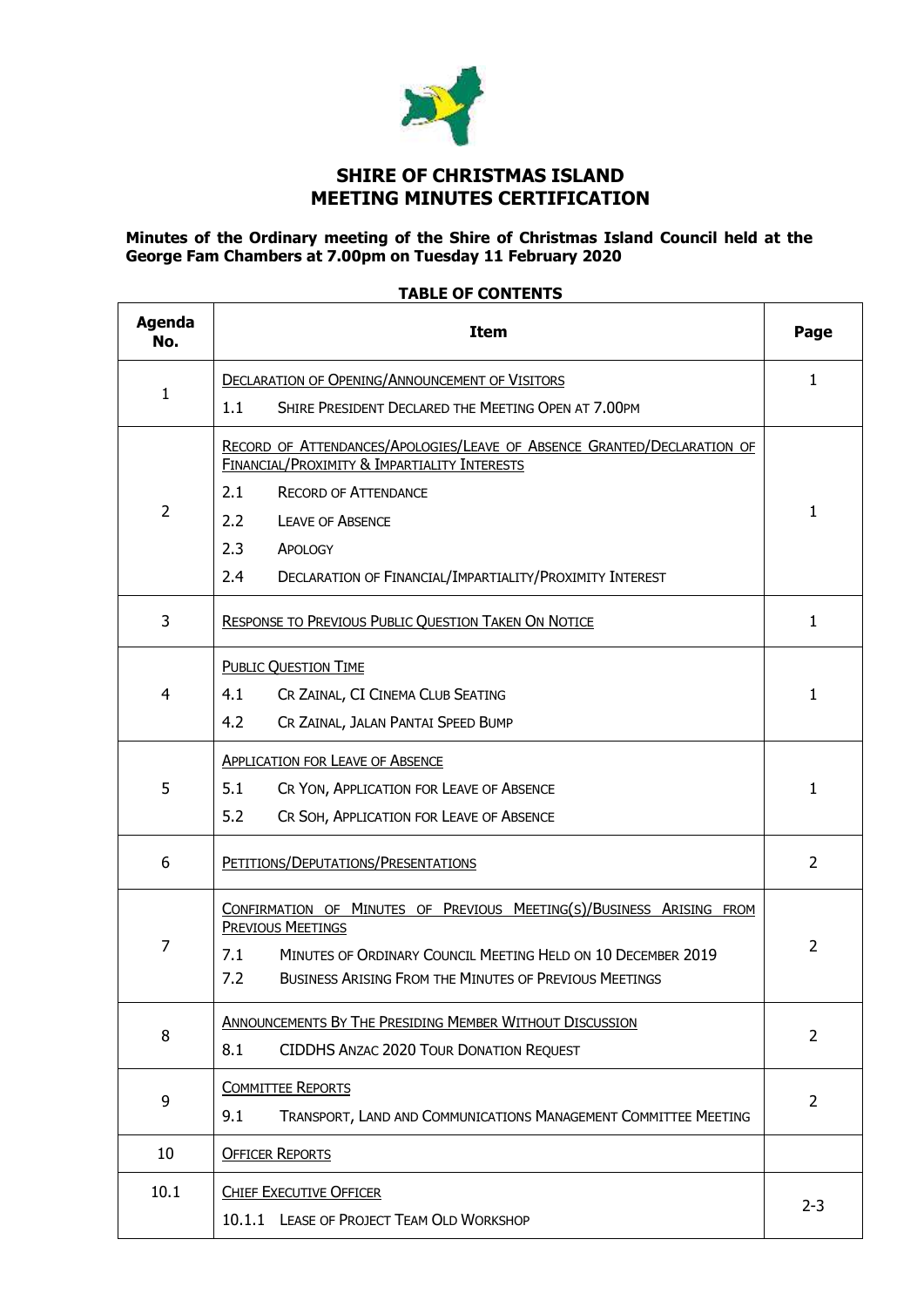|      | 10.1.2 CHRISTMAS ISLAND - COMPLIANCE AUDIT RETURN (CAR) 2019           |       |
|------|------------------------------------------------------------------------|-------|
|      | 10.1.3 BUDGET REVIEW 2019/20                                           |       |
|      | 10.1.4 23 SEAVIEW DRIVE                                                |       |
|      | 10.1.5 SETTLEMENT CINEMA DRAFT MASTERPLAN                              |       |
|      | <b>MANAGER FINANCE AND IT</b>                                          |       |
| 10.2 | 10.2.1 SCHEDULE OF ACCOUNTS - DECEMBER 2019 & JANUARY 2020             | $3-4$ |
|      | 10.2.2 FINANCIAL STATEMENTS - DECEMBER 2019 & JANUARY 2020             |       |
|      | 10.2.3 OUTSTANDING RATES/DEBTORS REPORT 31 JANUARY 2020                |       |
| 10.3 | <b>MANAGER COMMUNITY/RECREATION SERVICES &amp; TRAINING</b>            | 4     |
|      | <b>MANAGER WORK, SERVICES &amp; WASTE</b>                              |       |
| 10.4 | 10.4.1 TENDER FOR THE SUPPLY & DELIVERY OF AGGREGATE                   | 4     |
|      | 10.4.2 SALE OF SURPLUS                                                 |       |
| 10.5 | MANAGER GOVERNANCE, RESEARCH, POLICY AND GRANTS                        | 4     |
| 11   | ELECTED MEMBERS MOTIONS OF WHICH PREVIOUS NOTICE HAS BEEN GIVEN        | 4     |
|      | NEW BUSINESS OF AN URGENT NATURE INTRODUCED BY DECISION OF THE MEETING |       |
| 12   | 12.1<br>MOTION TO ACCEPT NEW BUSINESS, CEO CONTRACT REVIEW             | 4     |
|      | 12.2<br>MOTION TO CREATE SUB-COMMITTEE FOR CEO CONTRACT REVIEW         |       |
| 13   | <b>BEHIND CLOSED DOORS</b>                                             | 4     |
|      | <b>CLOSURE OF MEETING</b>                                              | 4     |
| 14   | THE SHIRE PRESIDENT CLOSED THE MEETING AT 7.45PM                       |       |
| 15   | DATE OF NEXT MEETING: 24 MARCH 2020                                    | 4     |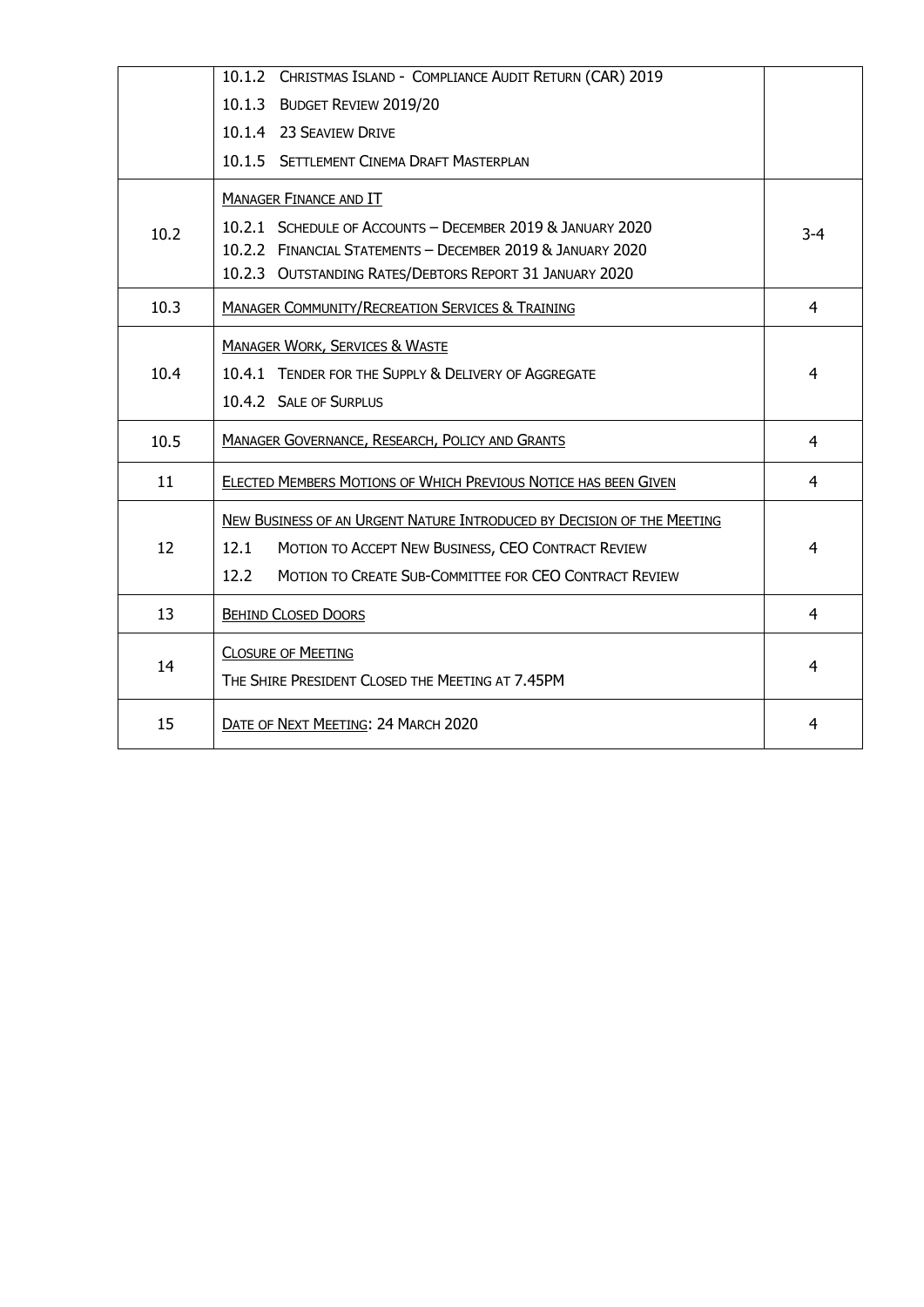

#### **CONFIRMED MINUTES**

**Ordinary Meeting of the Shire of Christmas Island held at the George Fam Chambers at 7.00pm on Tuesday 11 February 2020**

# **1 DECLARATION OF OPENING/ANNOUNCEMENT OF VISITORS**

The Shire President declared the meeting open at 7.00pm.

# **2 RECORD OF ATTENDANCE/APOLOGIES/LEAVE OF ABSENCE/ DECLARATIONS OF FINANCIAL INTEREST**

#### 2.1 **Record of Attendance**

Deputy President Cr Kee Heng **FOO** Councillors Cr Philip **WOO**

Shire President **Cr Gordon THOMSON** Cr Kelvin **LEE** Cr Farzian **ZAINAL**

Chief Executive Officer David **PRICE** Manager Finance and Admin **GAN** So Hon Manager Works, Services & Waste **Graeme HEDDITCH** Manager Research,Policy,Governance & Grants, Minute Taker Chris **SU**

# 2.2 **Leave of Absence** – **Cr** Vincent **SAW**

- 2.3 **Apologies**
- 2.4 **Declarations of Financial/Impartiality/Proximity Interest**

# **3 RESPONSE TO PREVIOUS PUBLIC QUESTIONS TAKEN ON NOTICE**

# **4 PUBLIC QUESTION TIME**

- 4.1 Cr Farzian **ZAINAL** asked if the Shire could attend to the CI Cinema's broken concrete seating? Manager Works and Services Graeme **HEDDITCH** to attend.
- 4.2 Cr Farzian **ZAINAL** asked if the Shire could install a speed hump outside block 410 adjacent to the Mosque. Manager Works and Service Graeme **HEDDITCH** to attend.

# **5 APPLICATIONS FOR LEAVE OF ABSENCE**

5.1 Leave of Absence – Cr YON

| <b>Council Resolution</b> |                                                                                                     |                         |          |             |
|---------------------------|-----------------------------------------------------------------------------------------------------|-------------------------|----------|-------------|
| Moved: Cr FOO             |                                                                                                     | <b>Seconded: Cr LEE</b> | Res. No: | <b>1/20</b> |
|                           | That the leave of absence application submitted by Cr YON $(10/2/2020$ to $10/4/2020)$ be approved. |                         |          |             |
| <b>Carried:</b>           | 5/0                                                                                                 |                         |          |             |
|                           |                                                                                                     |                         |          |             |

# 5.1 Leave of Absence – Cr SOH

| <b>Council Resolution</b>                                                                       |     |                         |          |      |  |  |
|-------------------------------------------------------------------------------------------------|-----|-------------------------|----------|------|--|--|
| Moved: Cr FOO                                                                                   |     | <b>Seconded: Cr LEE</b> | Res. No: | 2/20 |  |  |
| That the leave of absence application submitted by Cr SOH (10/2/2020 to 25/2/2020) be approved. |     |                         |          |      |  |  |
| <b>Carried:</b>                                                                                 | 5/0 |                         |          |      |  |  |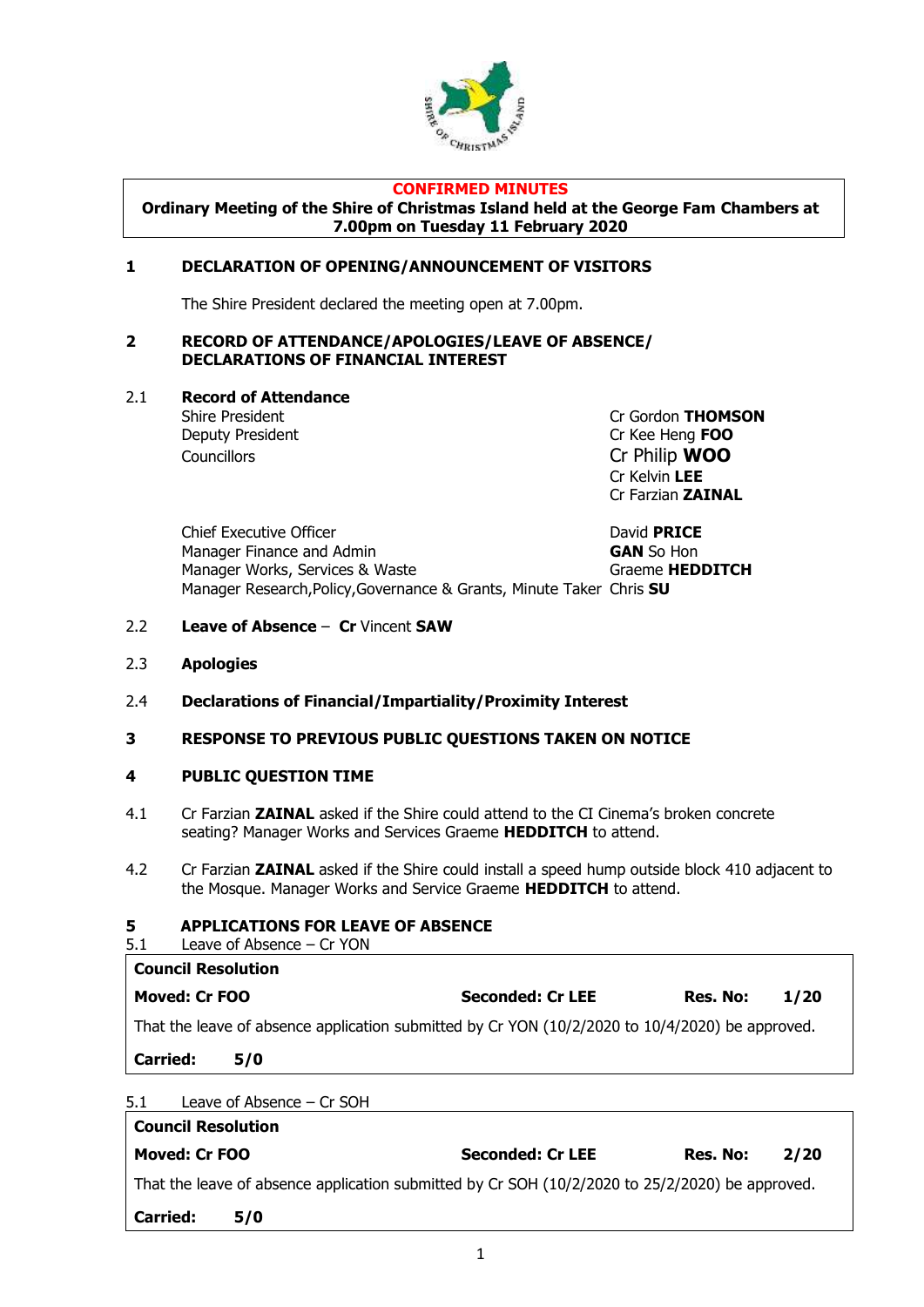# **6 PETITIONS/DEPUTATIONS/PRESENTATIONS**

# **7 CONFIRMATION OF MINUTES OF PREVIOUS MEETINGS/BUSINESS ARISING FROM THE MINUTES OF PREVIOUS MEETINGS**

#### **7.1 Minutes of Ordinary Council Meeting held on 10 December 2019** Members considered the unconfirmed minutes.

| <b>Council Resolution</b>                                                                                       |                            |          |      |  |
|-----------------------------------------------------------------------------------------------------------------|----------------------------|----------|------|--|
| Moved: Cr WOO                                                                                                   | <b>Seconded: Cr ZAINAL</b> | Res. No: | 3/20 |  |
| . That $O$ consider that the consequence of polymera set the set $O$ . Descended 2010, $O$ consider $M$ setting |                            |          |      |  |

That Council adopt the unconfirmed minutes of the 10 December 2019 Council Meeting.

**Carried: 5/0**

# **7.2 Business Arising from the Minutes of Previous Meetings**

# **8 ANNOUNCEMENTS BY PRESIDING MEMBER WITHOUT DISCUSSION**

8.1 CIDHS ANZAC Tour 2020 Donation

Shire President Gordon **THOMSON** stated that Council had received a request from CIDHS for a contribution to the CIDHS ANZAC Tour 2020 program to Canberra. In line with the guidelines for the Shire Community Assistance Grant program the President is able to make a donation of up to \$1000 to be reported at the following Council Meeting. President Gordon **THOMSON** has approved a \$1000 donation to CIDHS for this purpose and presents letter with this update.

# **9 REPORTS OF COMMITTEES**

9.1 Transport, Land and Communications Management Committee Meeting

#### **Council Resolution**

| Moved: Cr FOO |  |  |  | <b>Seconded: Cr WOO</b> |  |  | Res. No: | 4/20 |  |
|---------------|--|--|--|-------------------------|--|--|----------|------|--|
|               |  |  |  |                         |  |  |          |      |  |

That the Draft Minutes of the Transport, Land and Communications Committee meeting of February 7<sup>th</sup> 2020 be received.

**Carried: 5/0**

# **10 REPORTS OF OFFICERS**

# **10.1 Chief Executive Officer**

10.1.1 Lease of Project Team Old Workshop

# **Council Resolution**

| <b>Moved: Cr LEE</b> | Seconded: Cr FOO | Res. No: | 5/20 |
|----------------------|------------------|----------|------|
|                      |                  |          |      |

That Council approves the lease free of charge of the Old Parks & Garden Depot to Island Care for 24 months with an option of a further 24 months on the following conditions.

- Island Care have the necessary public liability insurance for volunteers
- Island Care pays for the power and water utilities usage
- The premises is to be used for the following purposes
	- o Office and operational facilities for Island Care
	- o Storage of collected categorised waste
	- o The recycling of plastic waste by low heat methods
- Non Passive use of the premises will only be undertaken during the hours of 7am and 5pm Monday to Friday and on Saturday 7.30am until 2pm.
- Island Care will ensure their vehicles do not block access behind the depot
- Signage is allowed subject to the CEO's written permission

**Carried: 5/0**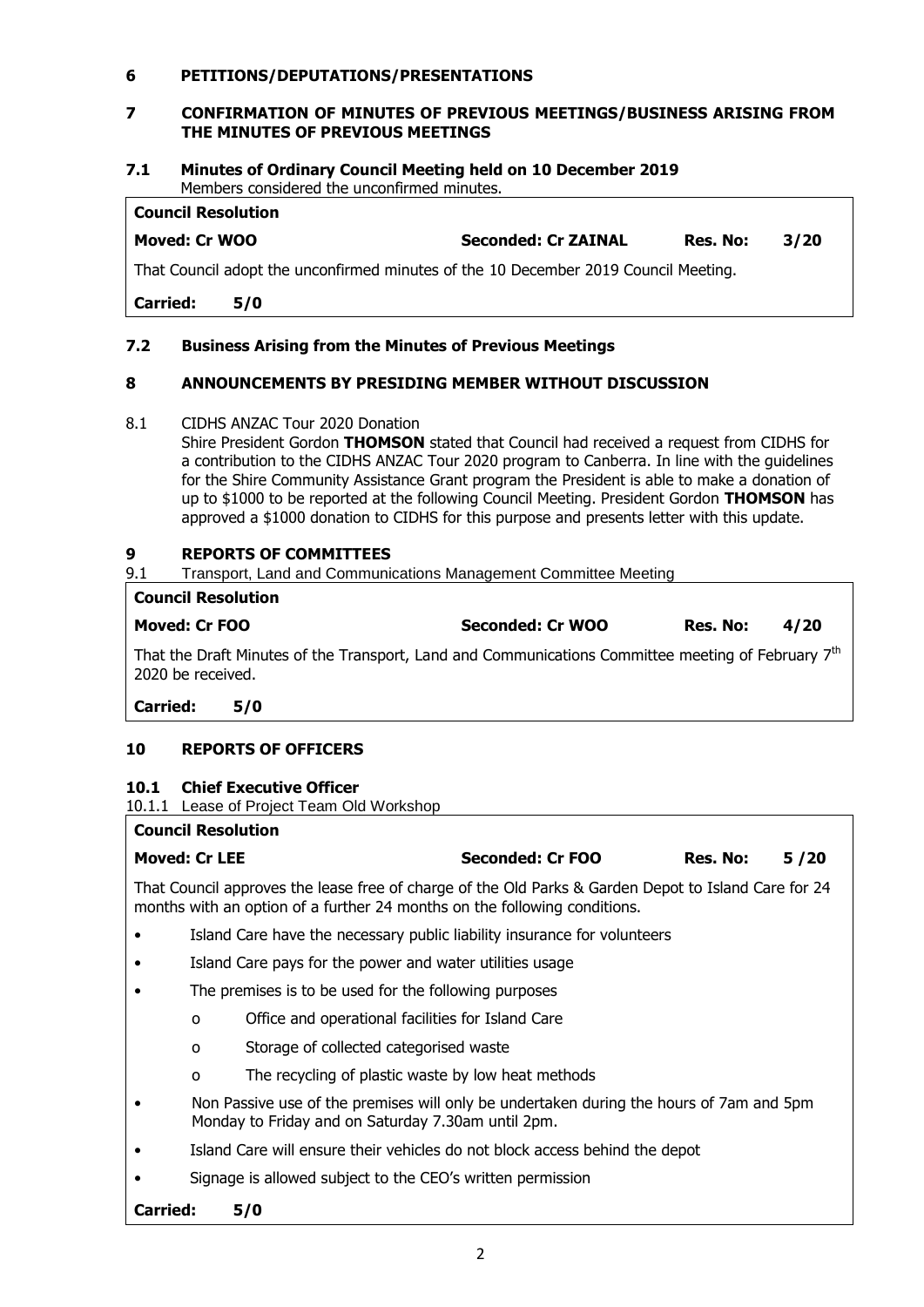# 10.1.2 Christmas Island - Compliance Audit Return (CAR) 2019

| <b>Council Resolution</b>                                                                                         |                                                                                                                                                                                                                                                                                                                |                   |
|-------------------------------------------------------------------------------------------------------------------|----------------------------------------------------------------------------------------------------------------------------------------------------------------------------------------------------------------------------------------------------------------------------------------------------------------|-------------------|
| <b>Moved: Cr FOO</b>                                                                                              | <b>Seconded: Cr LEE</b>                                                                                                                                                                                                                                                                                        | Res. No:<br>6/20  |
|                                                                                                                   | Council adopts the Christmas Island-Compliance Audit Return (CAR) 2019 and instructs the Chief<br>Executive Officer to lodge the Certified CAR in the Smart Hub portal by 31 March 2020.                                                                                                                       |                   |
| <b>Carried:</b><br>5/0                                                                                            |                                                                                                                                                                                                                                                                                                                |                   |
| 10.1.3 Budget Review 2019/20                                                                                      |                                                                                                                                                                                                                                                                                                                |                   |
| <b>Council Resolution</b>                                                                                         |                                                                                                                                                                                                                                                                                                                |                   |
| <b>Moved: Cr WOO</b>                                                                                              | <b>Seconded: Cr FOO</b>                                                                                                                                                                                                                                                                                        | Res. No:<br>7/20  |
| report be approved.                                                                                               | That the variations in the existing budget line items as set out in the attached proposed budget review                                                                                                                                                                                                        |                   |
| <b>Carried:</b><br>5/0                                                                                            |                                                                                                                                                                                                                                                                                                                |                   |
| 10.1.4 23 Seaview Drive                                                                                           |                                                                                                                                                                                                                                                                                                                |                   |
| <b>Council Resolution</b>                                                                                         |                                                                                                                                                                                                                                                                                                                |                   |
| <b>Moved: Cr LEE</b>                                                                                              | Seconded: Cr FOO                                                                                                                                                                                                                                                                                               | Res. No:<br>8/20  |
| Policy and Grants for a fortnightly subsidised housing fee of \$300.                                              | That Council approves the provision of 23 Seaview Drive to the Manager of Governance, Research,                                                                                                                                                                                                                |                   |
| <b>Carried:</b><br>5/0                                                                                            |                                                                                                                                                                                                                                                                                                                |                   |
| 10.1.5 Settlement Cinema Draft Masterplan                                                                         |                                                                                                                                                                                                                                                                                                                |                   |
| <b>Council Resolution</b>                                                                                         |                                                                                                                                                                                                                                                                                                                |                   |
| <b>Moved: Cr LEE</b>                                                                                              | <b>Seconded: Cr WOO</b>                                                                                                                                                                                                                                                                                        | Res. No:<br>9/20  |
| decision at the April 2020 Ordinary Council Meeting                                                               | The SoCI to endorse in principle the Settlement Cinema Draft Masterplan Feb 2020 and approve the<br>release of the Masterplan for public comments including direct contact with the students of the CIDHS<br>on the question of pump track as against a reduced skate park, with the intention to make a final |                   |
| 5/0<br><b>Carried:</b>                                                                                            |                                                                                                                                                                                                                                                                                                                |                   |
| <b>Manager Finance &amp; Administration</b><br>10.2<br>10.2.1 Schedule of Accounts - December 2019 & January 2020 |                                                                                                                                                                                                                                                                                                                |                   |
| <b>Council Resolution</b>                                                                                         |                                                                                                                                                                                                                                                                                                                |                   |
| <b>Moved: Cr FOO</b>                                                                                              | <b>Seconded: Cr ZAINAL</b>                                                                                                                                                                                                                                                                                     | Res. No:<br>10/20 |
| Accounts                                                                                                          | That Council approves the expenditure as presented in December 2019 and January 2020 Schedule of                                                                                                                                                                                                               |                   |
| <b>Carried:</b><br>5/0                                                                                            |                                                                                                                                                                                                                                                                                                                |                   |
| 10.2.2 Financial Statements - December 2019 and January 2020                                                      |                                                                                                                                                                                                                                                                                                                |                   |
| <b>Council Resolution</b>                                                                                         |                                                                                                                                                                                                                                                                                                                |                   |
| <b>Moved: Cr LEE</b>                                                                                              | Seconded: Cr WOO                                                                                                                                                                                                                                                                                               | Res. No:<br>11/20 |
| Fund.                                                                                                             | That Council receives the Financial Statements of December 2019 and January 2020 for the Municipal                                                                                                                                                                                                             |                   |
| <b>Carried:</b><br>5/0                                                                                            |                                                                                                                                                                                                                                                                                                                |                   |